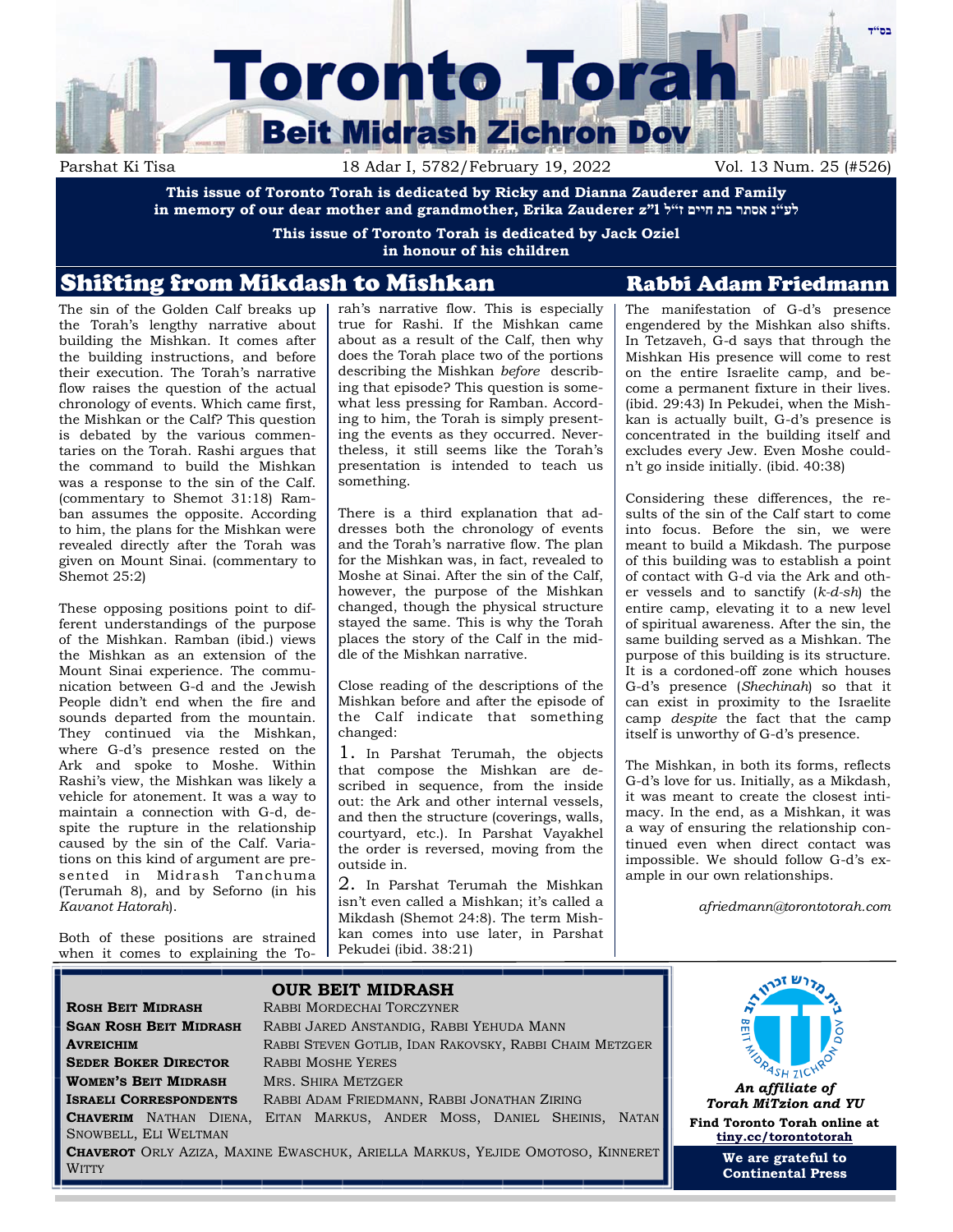## Journey Through Tanach: Melachim II, Chapter 18 Rabbi Chaim Metzger

After witnessing the destruction and exile of the Northern Kingdom, we are presented with the hopeful rise of King Chizkiyahu. Chapters 18-20 detail the actions of Chizkiyahu, with parallel sections in Yeshayahu (36-39) and Divrei HaYamim II (29-32).

In sharp contrast to many of the kings of Israel and Judah, Chizkiyahu did what was proper in G-d's eyes like King David. He removed the personal altars, shattered the idolatrous monuments, cut down the cultic Asheirah trees, and ground up the copper serpent that Moshe had constructed in the desert which had been renamed as the idol "Nechushtan." (1-8)

Against Chizkiyahu's meteoric rise, we are reminded of the Northern Kingdom of Israel's exile by Shalmenessar of Assyria because of their sins. (9-12)

In Chizkiyahu's fourteenth year on the throne, Assyria set its sights on the Kingdom of Judah and besieged its fortified cities. Assyria demanded 300 talents of silver, and 30 talents of gold. Chizkiyahu emptied the treasury of the Beit HaMikdash, even sending the gilded doors of the Beit HaMikdash. (13-16) Nonetheless, Assyria sent generals and Ravshakeh, a propagandist, to lay siege to Jerusalem. Radak (commentary to 18:14, 18:19) explains that this happened when Chizkiyahu stopped sending gifts, but Don Isaac Abarbanel (commentary to 18:17) contends that Assyria always intended to collect the bribe and then attack. Shemuel David Luzzatto suggests that Chizkiyahu's sum did not reach Assyria's demand. (17-18)

Ravshakeh aimed to break the morale of the Judean troops. He first claimed that they were relying on Egypt and Pharaoh, who were too fragile to help. And even if they claimed to be relying on G-d, Ravshakeh claimed that Chizkiyahu had removed all of His altars and told them to only worship in Jerusalem. G-d Himself had sent Assyria to destroy them! (19-25)

Judean officers Elyakim, Shevnah, and Yoach asked Ravshakeh to speak in Aramaic rather than in "Yehudit" (Hebrew) so that the people wouldn't understand him. Ravshakeh responded to them that he is doing exactly as commanded, speaking to the rank and file on the walls. (26-27)

Ravshakeh continued to speak in Hebrew, telling the Jews not to believe Chizkiyahu's false promises and to follow him instead to a land as rich as Israel. Why pray that G-d would help when the idolatries of various cities had failed them? Even the gods of Shomron, the Israelite kingdom, had failed them. The nation remained silent. Chizkiyahu's officers tore their clothes and reported these events to the king. (28-37)

### **Insight**

The arguments of Ravshakeh exposed the thought processes and worries of the Judean Kingdom, inverting all of the potential positive advances of Chizkiyahu, like removal of the altars, and turning them into blasphemies against G-d. But who was Ravshakeh?

Professor Yehudah Kiel points out in the Daat Mikra edition of Melachim that his name in Akkadian means 'Chief Butler', like Pharaoh's Sar HaMashkim. He was placed as head of the delegation because of his fluent Hebrew.

According to the sage Shemuel (Sanhedrin 60a) Ravshakeh was originally a Jew, who had turned traitor. This not only explains Ravshakeh's insight into the Judean psyche and his knowledge of Hebrew, but also how he knew that Assyria and Sancherev were G-d's messengers – he heard Yeshayahu's prophecies in this regard before he switched sides.

*cmetzger@torontotorah.com*

## It Happened in Israel: Can Fate Change? Rabbi Jonathan Ziring

In Melachim II Chapter 20 and Yeshayahu 38, the narrative of King Chizkiyahu's averted death is recorded. Chizkiyahu falls ill and G-d tells Yeshayahu to inform Chizkiyahu that he will soon die. Chizkiyahu weeps, and before Yeshayahu fully leaves G-d instructs him to inform Chizkiyahu that he will recover on the third day and live for fifteen more years. Chizkiyahu asks for a sign and is told that the sun will go ten degrees backward, which it does.

The Talmud (Berachot 10a-10b) provides an elaborate story that fills in some gaps in the narrative, such as what caused the righteous king Chizkiyahu to fall ill, as well as a more detailed description of the conversation between the king and the prophet. Yeshayahu tells Chizkiyahu that he will die for deciding not to have children. Chizkiyahu protests that he knows prophetically that his son Menasheh will be a wicked king (leading to the destruction of the Temple), and therefore he has chosen to prevent his birth. Yeshayahu responds that he must not get involved in the "secrets of G-d" and must rather fulfill his obligation. Chizkiyahu then asks for the hand of Yeshayahu's daughter in marriage, hoping that their joint merit will prevent Menashe from becoming wicked. Yeshayahu refuses, asserting that the decree that Chizkiyahu will die is final regardless of the marriage. Chizkiyahu then rebuffs Yeshayahu, telling him that he has a tradition from his family (i.e., from King David) that one can always pray and reverse a decree, even if a sword is to his throat. That prayer is what saves Chizkiyahu, as recorded in the narrative.

### **Insight**

[Dr. Yonatan Feintuch](https://torah.etzion.org.il/en/shiur-22-story-chizkiya-and-his-illness-%E2%80%93-part-i) highlights an irony in the story. In the first half, Chizkiyahu is portrayed as believing that fate is set. Thus, he refuses to have children as he sees that his son will be evil. Yeshayahu, however, tells him that he should nevertheless have children. However, in the second half, Chizkiyahu tries to change the decree of his death and the birth of the wicked Menasheh by praying and marrying Yeshayahu's daughter. The latter refuses, as the decree has been set. At this point, Chizkiyahu rejects the fatalism of Yeshayahu.

Apparently, Chizkiyahu took the lesson regarding fate to heart, but went beyond Yeshayahu. Yeshayahu believed that the future cannot be changed, but that does not exempt one from performing mitzvot, whatever their consequences. Chizkiyahu, however, went farther – arguing that if Yeshayahu was correct that he was obligated to move forward, that meant that the future was not set in stone. Feintuch further notes that the Talmud Yerushalmi (Makkot 2:6) indeed records that the view of Prophecy is that a sinner cannot escape punishment by repentance, but G-d corrects Prophecy and invites repentance. Thus, Chizkiyahu's position aligns with the final position of the Yerushalmi, against that of Prophecy and the prophet, Yeshayahu.

*jziring@torontotorah.com*

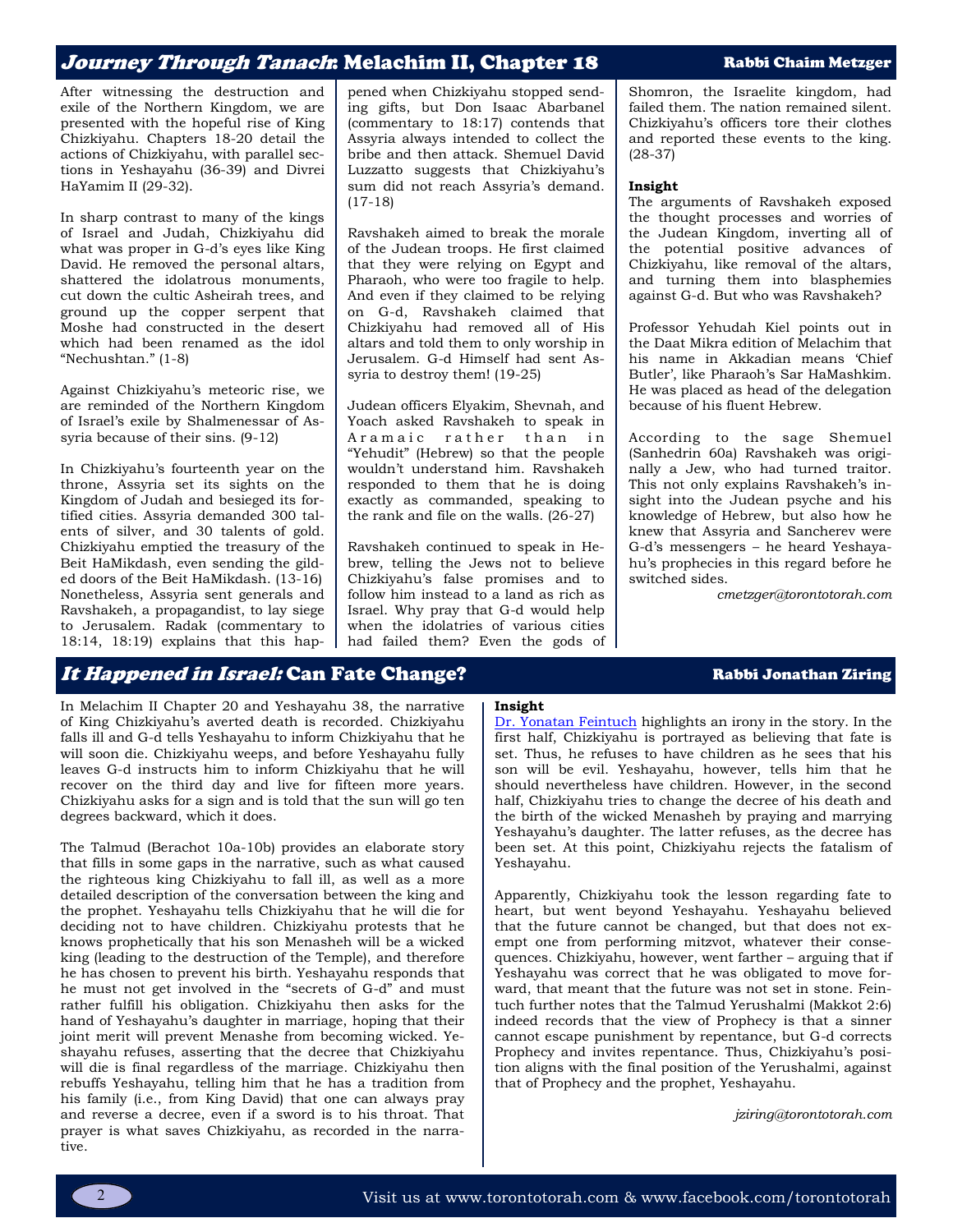## Biography Rabbi Yosef Albo Rabbi Baruch Weintraub

The details known of Rabbi Yosef Albo's life, especially his childhood, are few. He was born in Spain in approximately 1380. It is clear from his works that he learned under Rabbi Hasdai Crescas, author of *Or Hashem* and one of the greatest Jewish philosophers. We also know that in 1403 Rabbi Albo sat in a Beit Din with his teacher, judging a local ומעשה ידינו כוננה עלינו ומעשה ידינו family affair in Daroca, then part of the kingdom of Aragon. From this and one other surviving responsum, it is clear that Rabbi Albo had a strong grasp of Talmud and Halachah.

His most famous historical appearance, however, was in the Disputation of Tortosa of 1413-1414. Rabbi Albo, representing the Jews of Daroca, together with other contemporary Jewish sages, argued against Christian priests led by the Jewish apostate Gerónimo de Santa Fe. The disputation was far from being free and authentic, as any Jewish attempt to respond to the Christian charges was met with the threat of the accusation of heresy, a very serious charge. In the aftermath of the disputation, the Christian מבחר הפועלים נתן בה הבנה לבנותם side claimed victory, and Torah texts were subject to censorship. Worse still was the moral blow: some of the Jewish representatives in the dispute were forcibly converted, and the Christians used their conversions to convince other Jews to do the same. Reportedly, thousands of Jews converted, willingly or otherwise, and Aragonian Jewry suffered a blow בתים מרובעים זה לזה יתמלא כל השטח from which it never fully recovered.

After the disastrous end to the disputation, Rabbi Albo wanted to write a book in which he would be able to freely present his views about Judaism and religion in general. The book, *Sefer HaIkarim* (The Book of Principles), became a cornerstone of Jewish philosophy. In it, Rabbi Albo tries to define the most fundamental principles of any revelation-based religion, and then demonstrate the unique view of Judaism regarding these principles. While the book is not considered to be groundbreaking in its novelty, it is seen as a broad and eloquent presentation of Jewish philosophical thought.

Rabbi Yosef Albo is believed to have died in 1444.

*bweintraub@torontotorah.com*

# Torah and Translation The Perfection of a Beehive Rabbi Yosef Albo, Introduction to Sefer ha'Ikarim Translated by Rabbi Mordechai Torczyner

ולהיות החקירה הזאת גדולת הערך ויקרה מאד ראוי שנתחנן לשם החונן לאדם דעת ותבונה שיחנן אותנו דעה בינה והשכל באופן שיהיה בפעולתנו זאת מן הנעימות האלקי אשר הוא דבק בכל הפעולות האלקיות, כמאמר משה רבינו עליו השלום בתפלתו שאמר ויהי נועם ד ' אלקינו עלינו כוננהו.

ובאורו כי בכל פעל יפול בו הנעימות מב ' פנים, אם מצד הפעולה בעצמה היותה שלמה בתכלית השלמות כפי מה שיגזור טבע חמרה, ואם מצד הפועל, רוצה לומר היות בפעולה ההיא נעימות ושלמות מיוחד מצד התיחסה אל הפועל...

כאלו תאמר שאף על פי שאין מדרך הדבורה כפי טבע חמרה שימצא בה ההבנה לבנות הבתים ההם מהשעוה שהדבש כנוס בתוכה בתמונת הששיות, להיות הפועל בתמונה הזאת, להיותה דומה לעגולה שהיא התמונה הטבעית, ויש לה יתרון עליה, שבתמונת הששיות יתמלא כל השטח והפנוי אשר במוגשם ממשושים סמוכים זה לזה כדי שלא ישאר מקום פנוי וריקם ביניהם, מה שאין כן בעגולה... גם לא בנאום מרובעים, כי אף על פי שבסמיכת והפנוי אשר במוגשם, הנה להיות תמונת המרובע יותר רחוקה מלהדמות אל העגולה שהיא התמונה הטבעית מן המשושה לא בנאוה ממנו, וכל זה נמצא לדבורה מצד היותה פעל הקל יתברך, שראוי שימצא בה יתרון מזה הצד על מה שיגזור טבע חמרה, וזהו הנעימות אשר מצד הפועל הנמצא בפעולות האלקיות.

ועל כן היה משה מתפלל לד '... ולרמוז אל הנעימות ואל ההדר אשר מצד הפועל אמר " ומעשה ידינו כוננה עלינו, " כלומר בצירוף אלינו, ולרמוז אל הנעימות אשר מצד הפעולה בעצמה אמר " ומעשה ידינו כוננהו."

Because this investigation [I will conduct in this book] is very valuable and precious, it would be highly appropriate that we plead before G-d, who gives Man intelligence and understanding, that He confer upon us intelligence, understanding and insight, such that our actions should obtain the Divine beauty which adheres to all Divine actions. As Moshe Rabbeinu prayed, "May the beauty of Hashem our G-d be upon us, and may He establish our deeds upon us, and may He establish our deeds." [See Sifri Bamidbar 143.]

Meaning: for every deed may obtain beauty in two ways – from the deed itself being as complete as possible based on the nature of its material, and from the actor, meaning, the deed may have unique beauty and perfection because it is associated with the one performing it…

As if to say: even though it is not the way of the bee, according to the nature of its material, for it to possess comprehension to build such houses of wax with honey stored in it in hexagonal forms, its Creator, the greatest Actor, placed in it comprehension to build them in that form. It resembles the circular shape which is the natural shape, but it has an added benefit. With hexagonal shapes, the entire area and open space is filled with forms that are beside each other, without any open space between them. As opposed to a circle… They also don't make them square. Even though joining squares beside each other would cause the entire physical space and open area to be filled, the square is less similar to the circle, which is the natural shape, than the hexagon, and so they don't build from it. All of this is found in the bee because it is a creation of G-d, so that it is suitable that [the bee] should have this advantage over that which would be appropriate for the nature of its material. This is the beauty that comes from the Actor, found in Divine creations.

Therefore, Moshe prayed to G-d… Hinting to the beauty and splendour which comes from the actor, he said, "May He establish our deeds **upon us**," meaning joined to us. And hinting to the beauty which comes from the act itself, he said, "And may He establish our deeds."